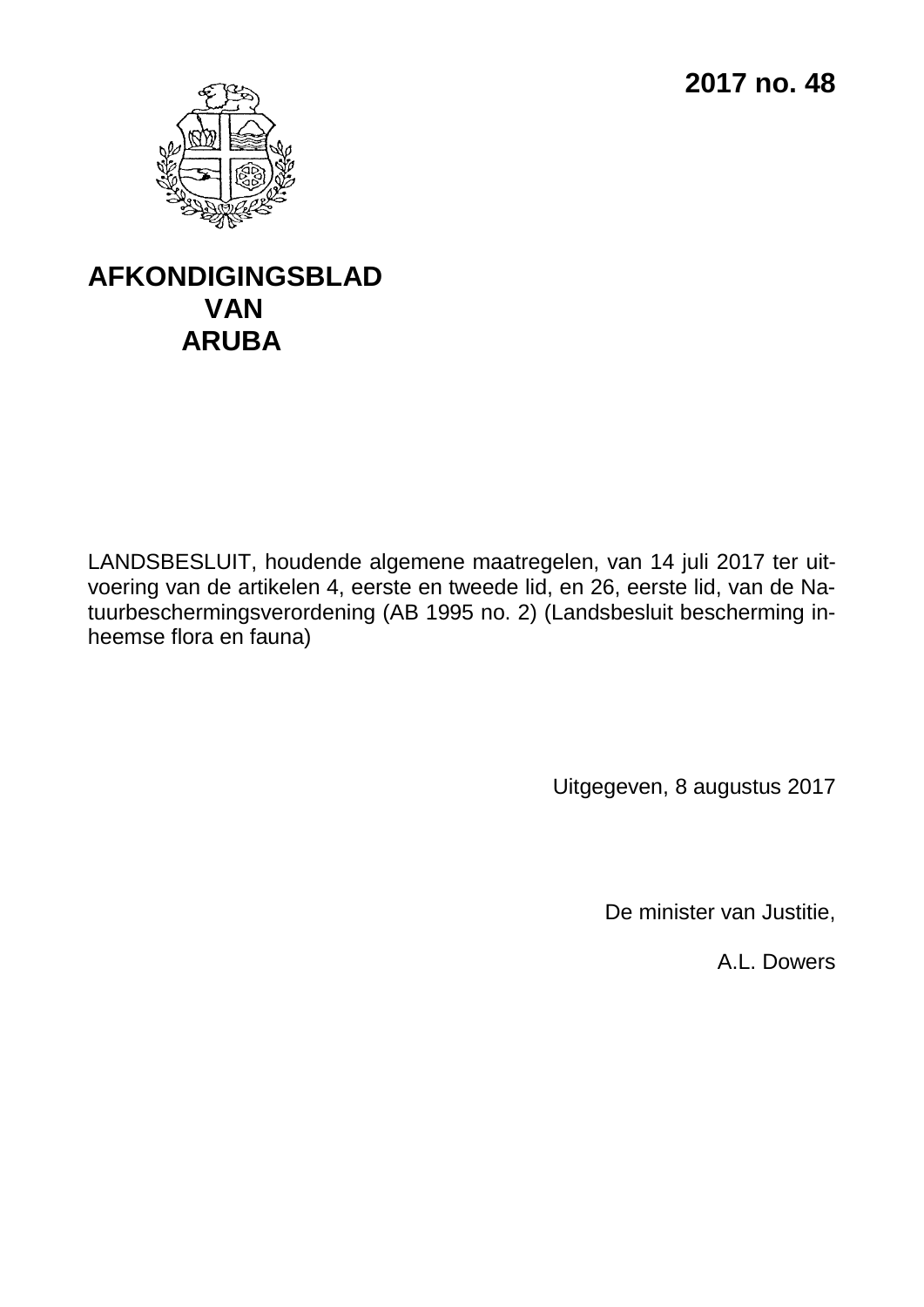## IN NAAM VAN DE KONING!

\_\_\_\_\_\_\_\_\_\_\_\_\_\_\_\_\_\_\_\_\_\_\_\_\_\_\_\_\_\_\_\_\_\_\_\_\_\_\_\_\_\_\_\_\_\_\_\_\_\_\_\_\_\_\_\_\_\_\_\_\_\_\_\_\_\_\_\_\_\_\_\_

## DE GOUVERNEUR van Aruba,

In overweging genomen hebbende:

- dat het geboden is de inheemse planten- en diersoorten waarvan het voortbestaan in Aruba bedreigd wordt of waarvan de duurzame aanwezigheid wenselijk wordt geacht, te beschermen;
- dat het bovenstaande er tevens toe leidt dat de Marien-milieuverordening kan worden ingetrokken;

Gelet op:

de artikelen 4, eerste en tweede lid, en 26, eerste lid, van de Natuurbeschermingsverordening (AB 1995 no. 2);

Heeft, de Raad van Advies gehoord, besloten:

Artikel 1

Op grond van artikel 4, eerste lid, van de Natuurbeschermingsverordening (AB 1995 no. 2) worden aangewezen:

a. van de flora:

- 1. Familie: Corallinaceae
- 2. Soort: *Agave arubensis* Cuco di Indjan
- 3. Soort: *Agave rutenniae/rutteniae*
- 4. Soort: *Brassavola nodosa* Orkidia di mondi
- 5. Soort: *Bromelia humilis* Teco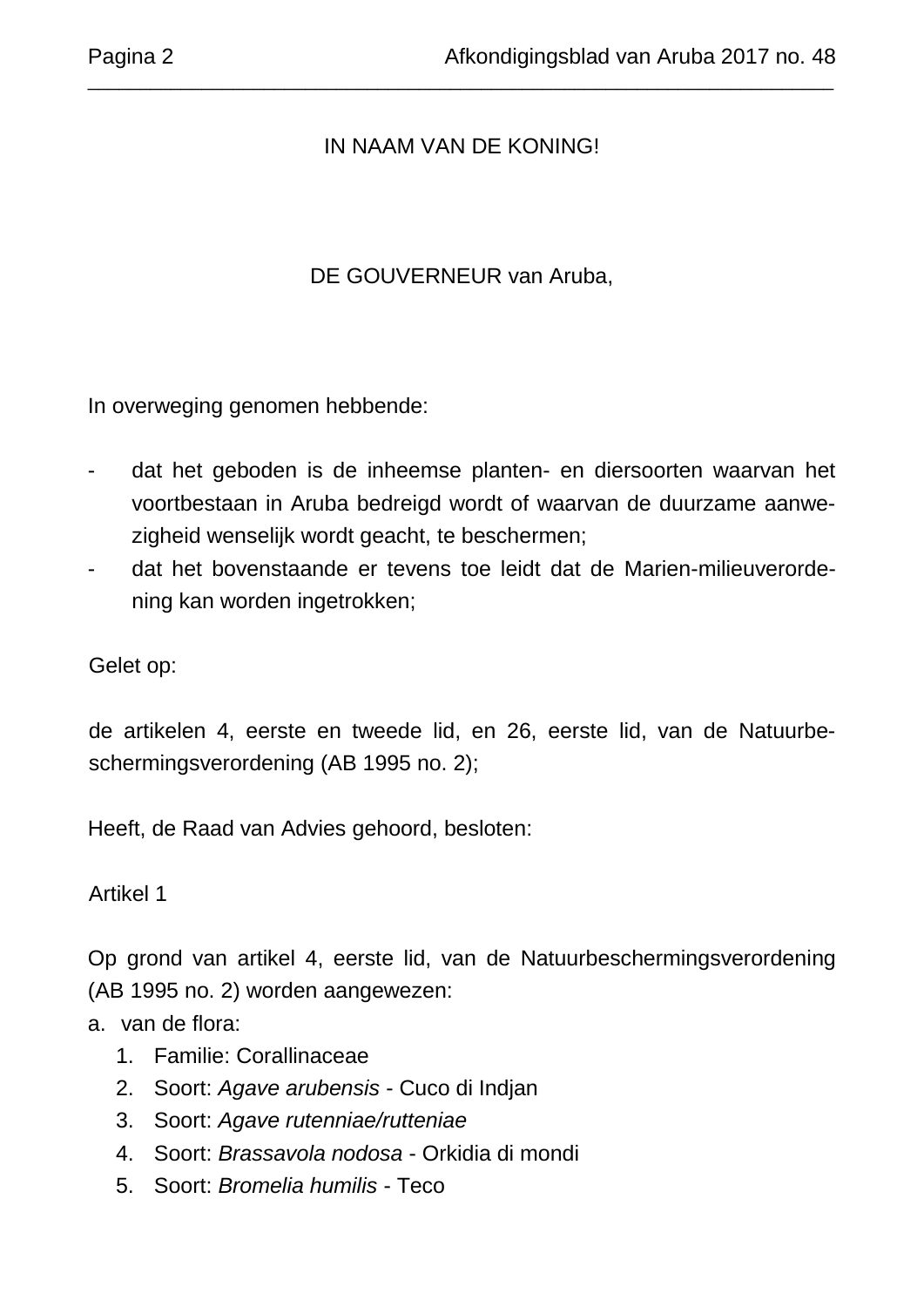- 6. Soort: *Bursera simaruba* Palisia Cora
- *7.* Soort: *Cakile lanceolata*
- 8. Soort: *Capparis flexueosa* Stoki / Mosterd
- 9. Soort: *Capparis indica / quadrella indica* Huliba macho

\_\_\_\_\_\_\_\_\_\_\_\_\_\_\_\_\_\_\_\_\_\_\_\_\_\_\_\_\_\_\_\_\_\_\_\_\_\_\_\_\_\_\_\_\_\_\_\_\_\_\_\_\_\_\_\_\_\_\_\_\_\_\_\_\_\_\_\_\_\_\_\_

- 10. Soort: *Castela erecta*
- 11. Soort: *Celtis iguanaea* Beishi di Yuana
- 12. Soort: *Ceratosanthes palmata* Batata di zumbi
- 13. Soort: *Cissampelos pareira* Rais of Yerba di Pataka
- 14. Soort: *Clusia rosea*
- 15. Soort: *Condalia henriquezii*
- 16. Soort: *Convulvus nodiflorus / jacquemontia nodiflorus*
- 17. Soort: *Crataeva tapia* Giron
- 18. Soort: *Cynanchum boldinghii* Mari di Palu
- 19. Soort: *Datura stramonium*  Yerba Stinki
- 20. Soort: *Erythrina velutina*
- 21. Soort: *Ficus brittonii* Mahawa
- 22. Soort: *Geoffroea spinosa* Taki
- 23. Soort: *Guaiacum sanctum*
- 24. Soort: *Guapira fragrans*
- 25. Soort: *Halodule wrightii*
- 26. Soort: *Halophila baillonis*
- 27. Soort: *Halophila decipiens*
- *28.* Soort: *Halophila engelmannii*
- *29.* Soort: *Ipomea incarnata*
- 30. Soort: *Krugiodendron ferreum* Wayakito
- 31. Soort: *Manihot carthaginensis*
- 32. Soort: *Maytenus sieberiana* Palo di Colebra
- 33. Soort: *Maytenus tetragona*
- 34. Soort: *Metopium brownei* Manzalinja macho / Mansaniya bobo
- 35. Soort: *Morisonia americana* Bushicuri
- 36. Soort: *Myrmecophila humboldtii / Schomburgkia humboldtii* Banana shimaron
- 37. Soort: *Paspalum curassavicum*
- 38. Soort: *Pereskia guamacho* Azufro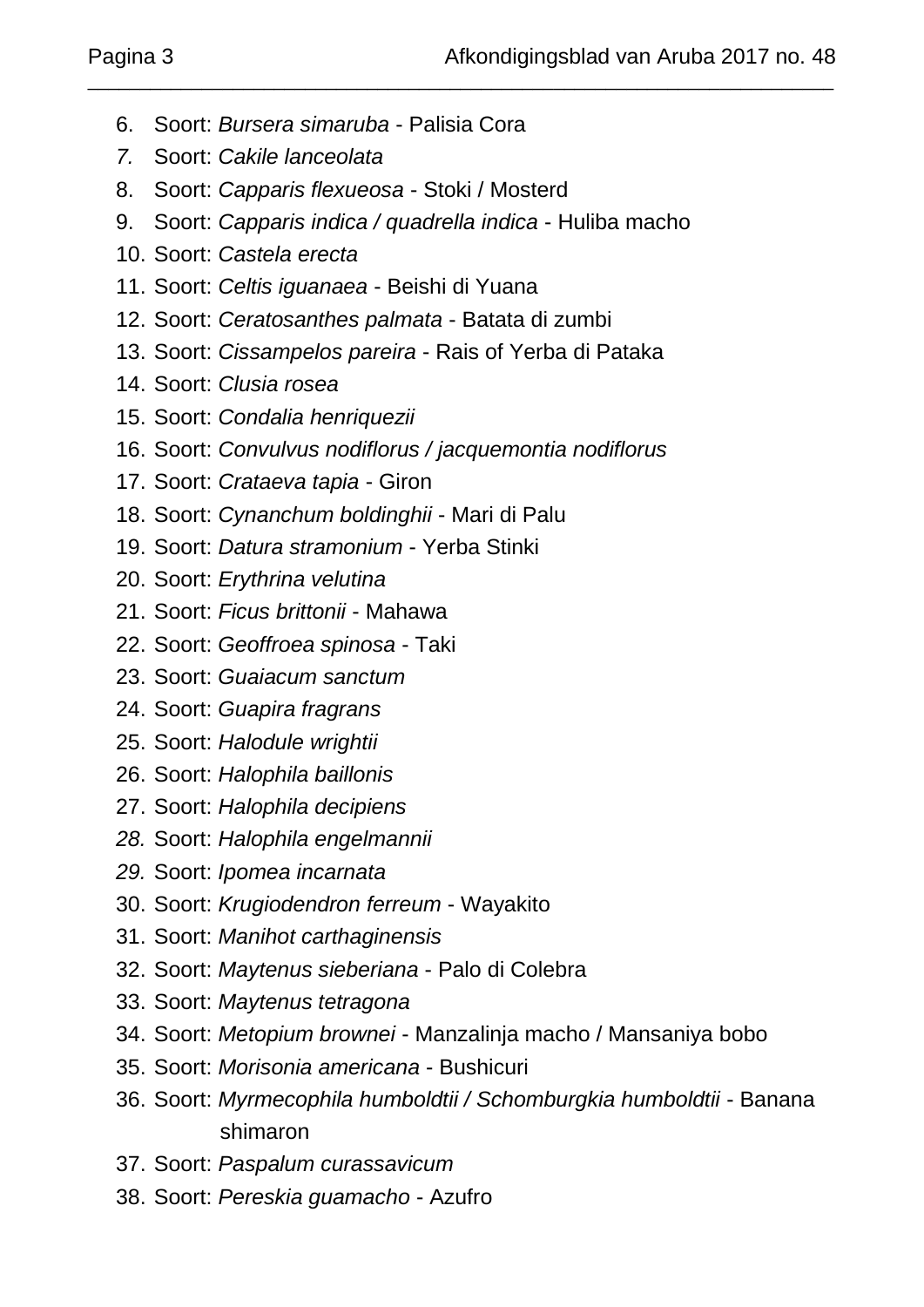- 39. Soort: *Pithecellobium platylobum*
- 40. Soort: *Pluchea carolinensis*
- 41. Soort: *Ruppia maritima*
- 42. Soort: *Salicornia perennis* Zeekraal
- 43. Soort: *Schoepfia schreberi* Mata Combles
- 44. Soort: *Serjania curassavica* Behuco
- *45.* Soort: *Spondias mombin*
- 46. Soort: *Syringodium filiforme*
- 47. Soort: *Tournefortia volubilis*
- 48. Soort: *Trixis inula*
- b. van de fauna:
	- 1. Klasse: Anthozoa
	- 2. Klasse: Hydrocorallina
	- 3. Order: Cetacea Dolfijnen en Walvissen
	- 4. Soort: *Amazona barbadensis* Lora / Yellow-shouldered amazon

\_\_\_\_\_\_\_\_\_\_\_\_\_\_\_\_\_\_\_\_\_\_\_\_\_\_\_\_\_\_\_\_\_\_\_\_\_\_\_\_\_\_\_\_\_\_\_\_\_\_\_\_\_\_\_\_\_\_\_\_\_\_\_\_\_\_\_\_\_\_\_\_

- 5. Soort: *Anolis lineatus* Toteki
- 6. Soort: *Aratinga pertinax arubensis* Prikichi
- 7. Soort: *Athene cunicularia arubensis* Shoco
- 8. Soort: *Buteo albicaudatus* Falc / Falki / witstaartbuizerd
- 9. Soort: *Caretta caretta* Cawama / Loggerhead turtle
- 10. Soort: *Chelonia mydas* Tortuga Blanco / Green turtle
- 11. Soort: *Colinus cristatus* Patrishi
- 12. Soort: *Columba squamosa* Blauduif / Paloma di baranca
- 13. Soort: *Conus curassaviensis*
- 14. Soort: *Conus hieroglyphus*
- 15. Soort: *Conus wendrosi*
- 16. Soort: *Crotalus durissus unicolor* Cascabel
- 17. Soort: *Dermochelys coriacea* Drikil / Leatherback turtle
- 18. Soort: *Epinephelus itajara* Djukfes / jewfish / Goliath grouper
- 19. Soort: *Epinephelus striatus* Jakupepu / Jacupeper / Nassau grouper
- 20. Soort: *Eretmochelys imbricata* Caret / Hawksbill turtle
- 21. Soort: *Falco peregrinus* Falki peregrino / Slechtvalk / Peregrine falcon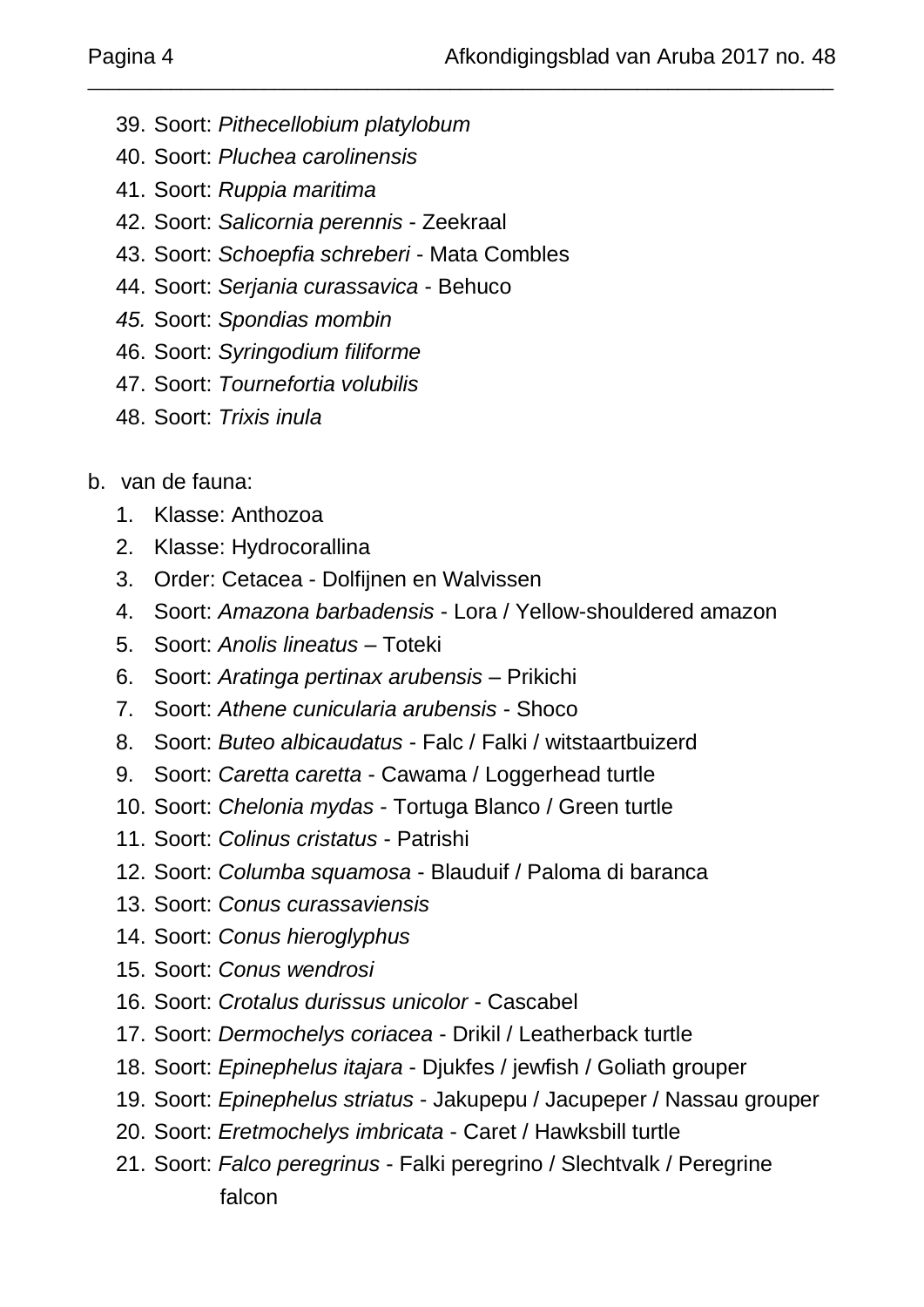- 22. Soort: *Iguana iguana* Yuana
- 23. Soort: *Lepidochelys kempii* Kemp's Ridley turtle
- 24. Soort: *Lepidochelys olivacea* Olive Ridley turtle
- 25. Soort: *Leptodira bakeri* Santanero / Cat-eyed snake
- 26. Soort: *Manta birostris* Manta / Manta ray
- 27. Soort: *Melongena melongena* Caribbean Crown conch
- 28. Soort: *Oreaster reticulatus* Strea di lama / Red cushion sea star / the West Indian sea star

\_\_\_\_\_\_\_\_\_\_\_\_\_\_\_\_\_\_\_\_\_\_\_\_\_\_\_\_\_\_\_\_\_\_\_\_\_\_\_\_\_\_\_\_\_\_\_\_\_\_\_\_\_\_\_\_\_\_\_\_\_\_\_\_\_\_\_\_\_\_\_\_

- 29. Soort: *Panulirus argus* Kreft / Caribbean Spiny Lobster
- 30. Soort: *Pelecanus occidentalis* Rogans
- 31. Soort: *Phoenicopterus ruber* Flamingo
- 32. Soort: *Pleurodema brachyops* Dori
- 33. Soort: *Poecilia vandepolli* Molly / Machuri
- 34. Soort: *Polyborus plancus / Caracara plancus* Warawara
- 35. Soort: *Pristis pectinata* Zaagvis / Sawfish
- 36. Soort: *Pterodroma hasitata* Black-capped petrel
- 37. Soort: *Pteronotus davyi* Raton di anochi lomba sunu
- 38. Soort: *Sphyrna lewini* Tribon Martieu / Scalloped Hammerhead
- 39. Soort: *Sphyrna mokarran* Tribon Martieu / Great Hammerhead
- 40. Soort: *Sterna antillarum* Sternchi Chikito / Least Tern
- 41. Soort: *Sterna dougallii* Sternchi Pecho Roos / Roseate Tern
- 42. Soort: *Strombus costatus* Calco / Milk conch
- 43. Soort: *Strombus gallus* Calco / Rooster conch / Rooster-tail conch
- 44. Soort: *Strombus gigas* Calco / Queen conch
- 45. Soort: *Strombus pugilis* Calco / Fighting conch (West Indian)
- 46. Soort: *Strombus raninus* Calco / Hawk-wing conch
- 47. Soort: *Sylvilagus floridanus nigronuchalis* Conew / Conenchi
- 48. Soort: *Thunnus thynnus* Buni / Tuna / Atlantic bluefin tuna

## Artikel 2

Op grond van artikel 4, tweede lid, onderdeel a, van de Natuurbeschermings-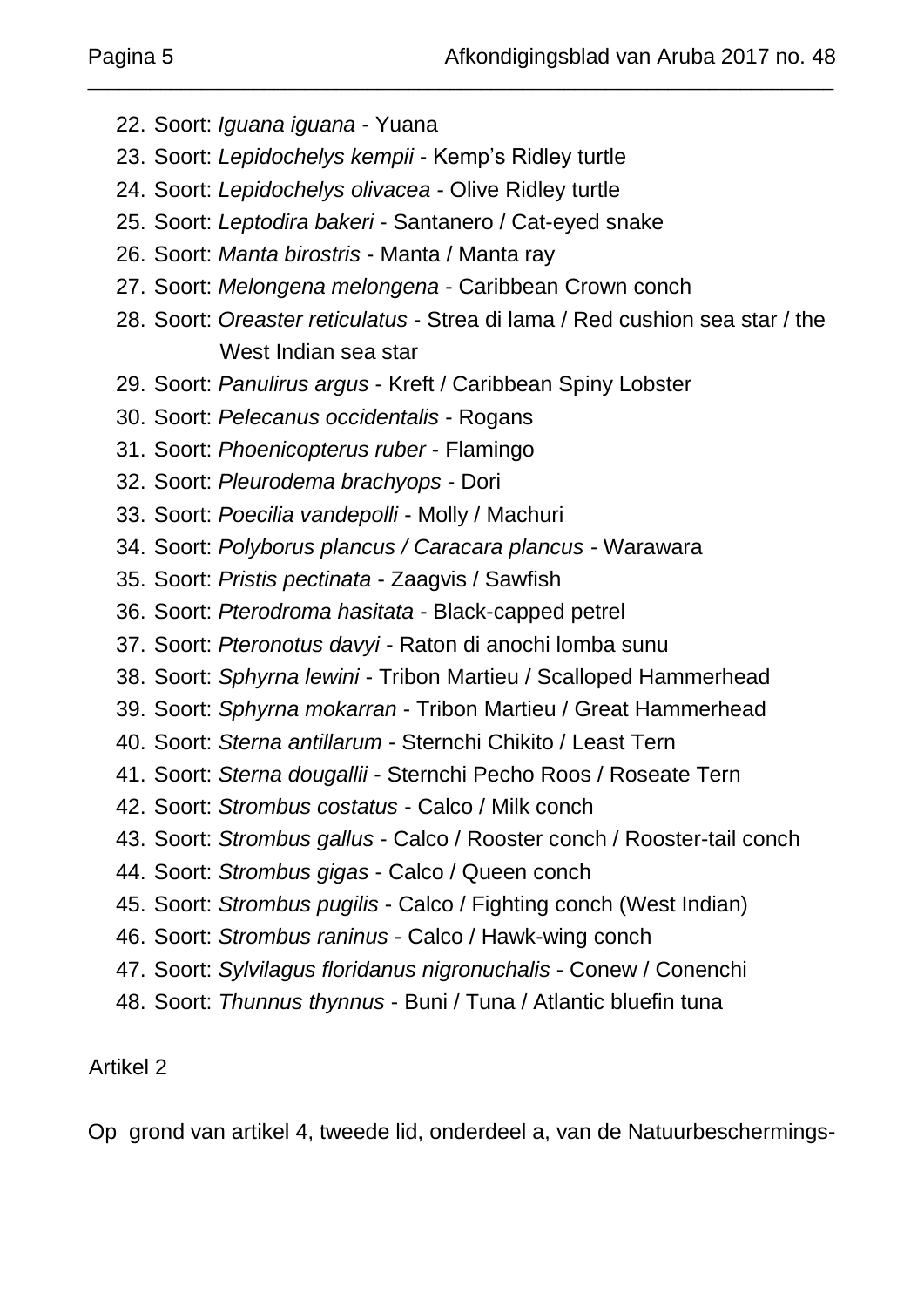verordening worden aangewezen:

- a. van de flora:
	- 1. Soort: *Acanthocereus tetragonus* Cushicuri / Cadushi di colebra

\_\_\_\_\_\_\_\_\_\_\_\_\_\_\_\_\_\_\_\_\_\_\_\_\_\_\_\_\_\_\_\_\_\_\_\_\_\_\_\_\_\_\_\_\_\_\_\_\_\_\_\_\_\_\_\_\_\_\_\_\_\_\_\_\_\_\_\_\_\_\_\_

- 2. Soort: *Avicennia germinans* Mangel Preto / Black Mangrove
- 3. Soort: *Bursera karsteniana*
- 4. Soort: *Bursera tomentosa*
- 5. Soort: *Canavalia rosea* Boonchi di lama
- 6. Soort: *Cereus repandus*  Cadushi / Breba
- 7. Soort: *Conocarpus erectus* Fofoti
- 8. Soort: *Guapira pacurero* Macubari
- 9. Soort: *Haematoxylum brasiletto* Mata di Brasil / Brasil / Brasia / Kampeshi
- 10. Soort: *Laguncularia racemosa* Mangel Shimaron / Mangel Cora / Mangel Blanco
- 11. Soort: *Melocactus macracantus* Bushi
- 12. Soort: *Melocactus stramineus* Bushi
- 13. Soort: *Melocactus X Bozsingianus* Bushi
- 14. Soort: *Opuntia caracassana* Tuna
- 15. Soort: *Opuntia curassavica* Sumpina di colebra / Tuna di colebra
- 16. Soort: *Pilosocereus lanuginosus / Cephalocereus lanuginosus* Cadushi pushi / Breba di pushi
- 17. Soort: *Rhizophora mangle* Mangel Tam / Mangel / Red Mangrove
- 18. Soort: *Sesuvium portulacastrum*
- 19. Soort: *Stenocereus griseus*
- 20. Soort: *Strumpfia maritima*
- 21. Soort: *Thalassia testudinum*
- b. van de fauna:
	- 1. Familie: Scaridae Gutu / Papegaaiachtige vissen / Parrotfishes
	- 2. Soort: *Chlorostilbon mellisugus* Blenchi / Blue-tailes emerald
	- 3. Soort: *Chrysolampis mosquitus* Blenchi dornasol / Ruby-topaz hummingbird
	- 4. Soort: *Diadema antillarum* Bushi / Long-spined black sea urchin
	- 5. Soort: *Glossophaga longirostris* Raton di anochi / Leaf nosed bat